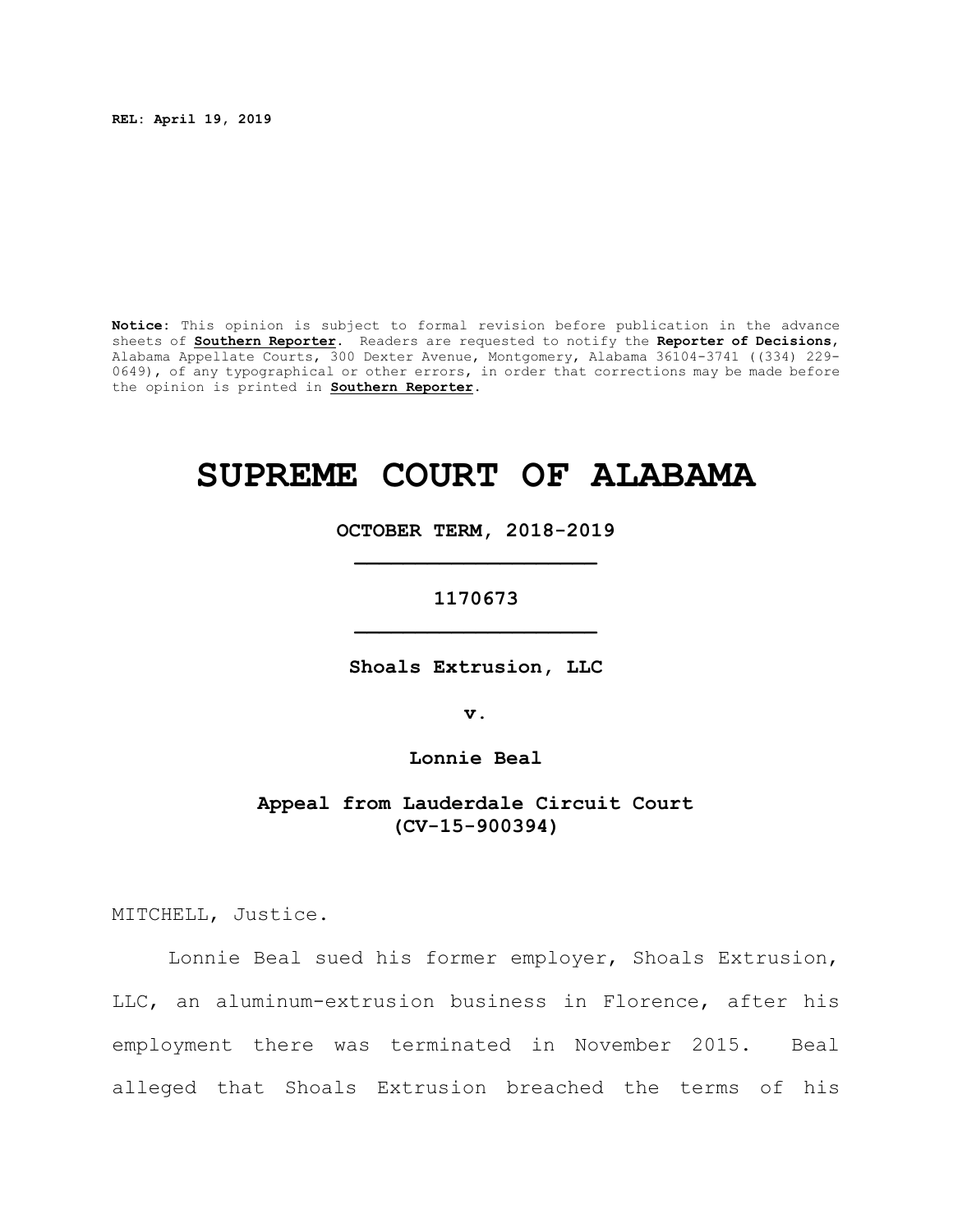employment agreement by refusing to give him severance compensation and benefits to which he claims he was entitled. The Lauderdale Circuit Court entered a summary judgment in favor of Beal and awarded him \$80,800. This appeal followed. We reverse the summary judgment and remand the cause for further proceedings.

## Facts and Procedural History

In late 2014, Beal was working at an extrusion business in Florence when his supervisor, Wilbur Craven, asked him if he would be interested in becoming the plant manager for Shoals Extrusion, a new business Craven and other individuals were starting.<sup>1</sup> Beal responded in the affirmative, and, in early 2015, he began formal discussions with Craven and Wade Gilchrist, another owner of Shoals Extrusion, about the new business and what the terms of his employment would be. After an agreement was reached in principle, Beal requested that

<sup>&</sup>lt;sup>1</sup>The United States Court of International Trade has described extrusion as a process by which raw material in the form of "billets" is pushed "through a precision die that produces a raw shape usually called a 'blank' that is then further machined, finished, or coated as required for its future manufacturing or consumer use." Aluminum Extrusions Fair Trade Committee v. United States, 968 F. Supp. 2d 1244, 1247 n. 6 (Ct. Int'l Trade 2014).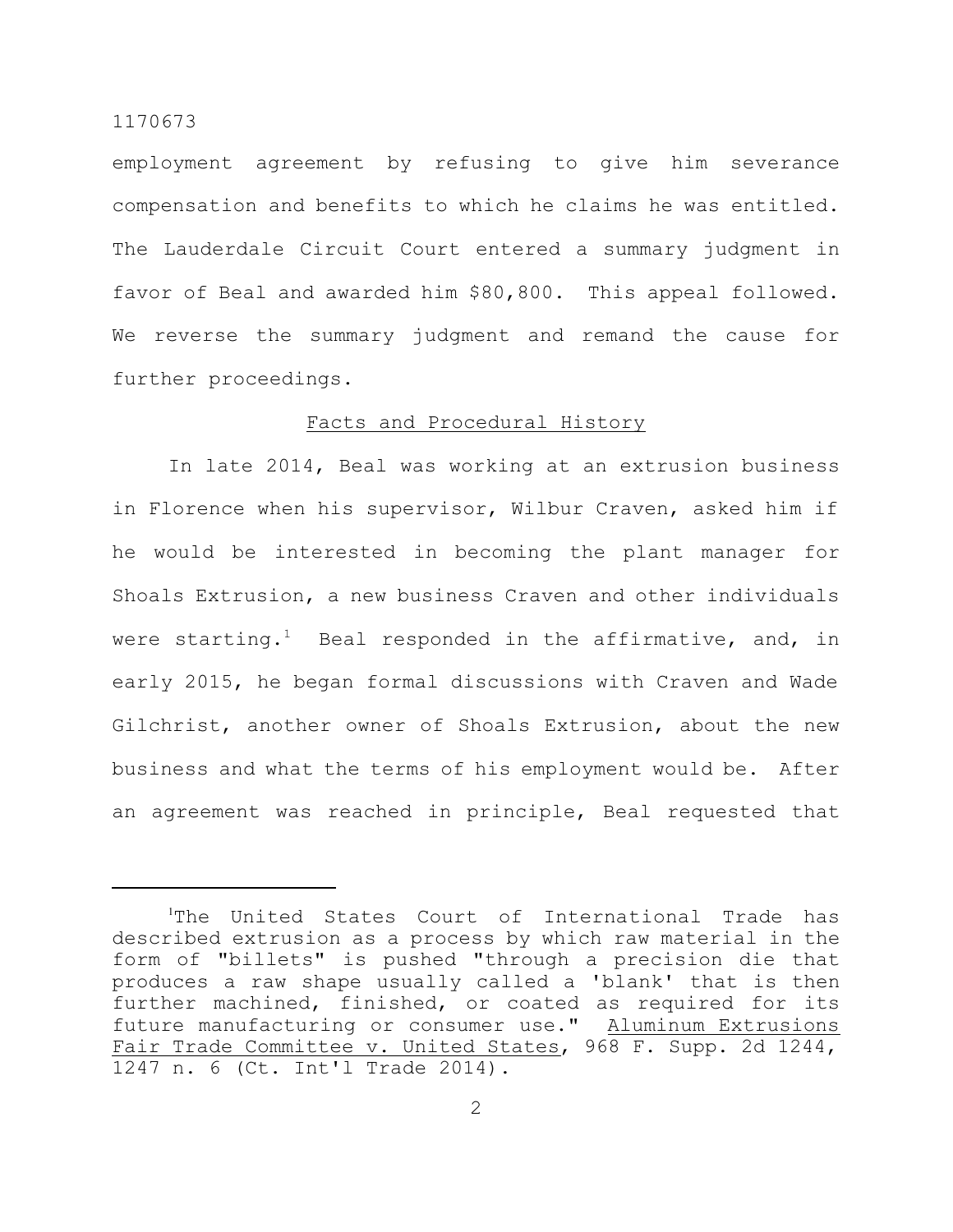Shoals Extrusion prepare a written employment agreement memorializing the agreed-upon terms.

On March 27, 2015, Beal and Craven executed a five-year employment agreement that obligated Shoals Extrusion to pay Beal a \$20,000 signing bonus and a first-year salary of \$70,000. Shoals Extrusion also agreed to pay Beal's healthinsurance premiums. In return, Beal agreed that "[t]he work week shall be [a] 40 plus hour work week and the days and the time shall be as set by [Shoals Extrusion]." The agreement further provided that, if Shoals Extrusion terminated Beal's employment during the five-year term of the agreement, it would pay Beal his "wages and benefits for the term of [one] year." For his part, Beal agreed that, if he chose to leave Shoals Extrusion before the five-year term of the agreement expired, he would pay back the \$20,000 signing bonus within 30 days of leaving the employ.

On April 1, 2015, Beal began working for Shoals Extrusion. In July 2015, Shoals Extrusion opened its facility and started production with one shift beginning at 7:00 a.m. and continuing for approximately 8 to 10 hours, depending on the volume of orders. In August 2015, Shoals Extrusion began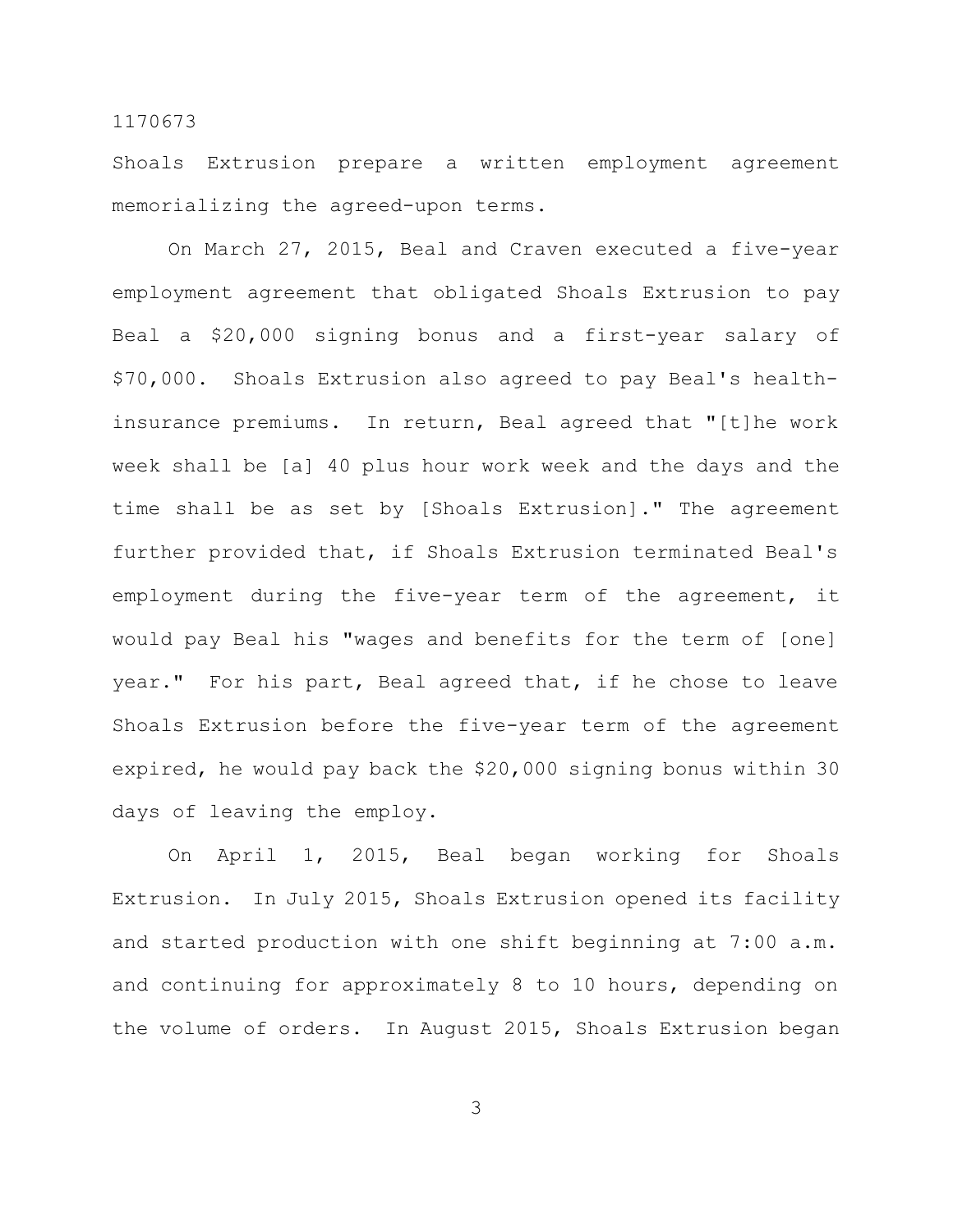operating a second shift. According to Craven, the employees voted to move the start time of the first shift up to 6:00 a.m. so the second shift did not have to work as late. Beal, however, refused to change his schedule and continued to arrive at the facility at 7:00 a.m. or later.

Craven and Gilchrist spoke with Beal on multiple occasions about Beal working additional hours to increase production at the facility. Craven and Gilchrist stated, however, that Beal repeatedly indicated that he was not willing to work more hours than he was working unless he received an ownership interest in Shoals Extrusion. They stated that Beal further told them that he would, in fact, reduce the hours he was working unless he received the ownership interest he was seeking. Craven stated that he eventually learned that Beal was also telling certain individuals in the industry that Shoals Extrusion was having financial problems. Shoals Extrusion subsequently decided to terminate Beal's employment.

On November 23, 2015, Craven and Gilchrist met with Beal and terminated his employment with Shoals Extrusion. During the meeting, they asked Beal to execute a "severance and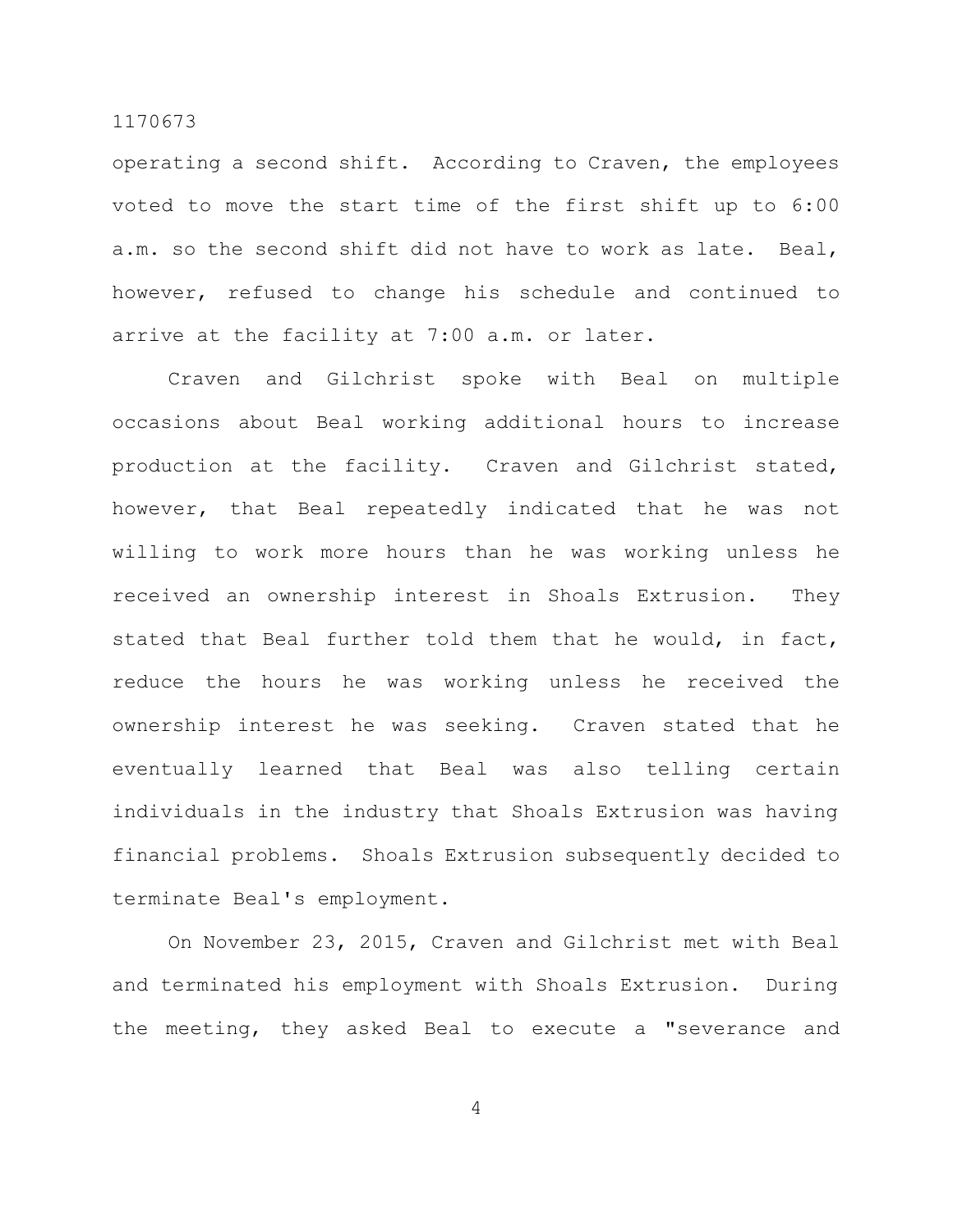general release agreement" that would, by its terms, obligate Shoals Extrusion to pay Beal's salary through December 31, 2015, in return for Beal's releasing any claims he might have against Shoals Extrusion. Beal declined to sign the proposed severance agreement. Shoals Extrusion thereafter made no further payments to Beal, despite his demand that it owed him one year's salary plus benefits under the terms of the severance-pay provision in his employment agreement.

On December 18, 2015, Beal sued Shoals Extrusion, asserting a breach-of-contract claim based on Shoals Extrusion's failure to pay him severance benefits following the termination of his employment. On February 17, 2016, Beal moved for a summary judgment on his claim. Shoals Extrusion filed a response opposing the motion, and the trial court conducted a hearing to consider the parties' arguments.

On April 7, 2016, the trial court granted Beal's summaryjudgment motion, reasoning that Shoals Extrusion was effectively arguing that it had terminated Beal's employment for cause despite the absence of a provision in the employment agreement authorizing termination for cause. The trial court noted Shoals Extrusion's defense that Beal had breached the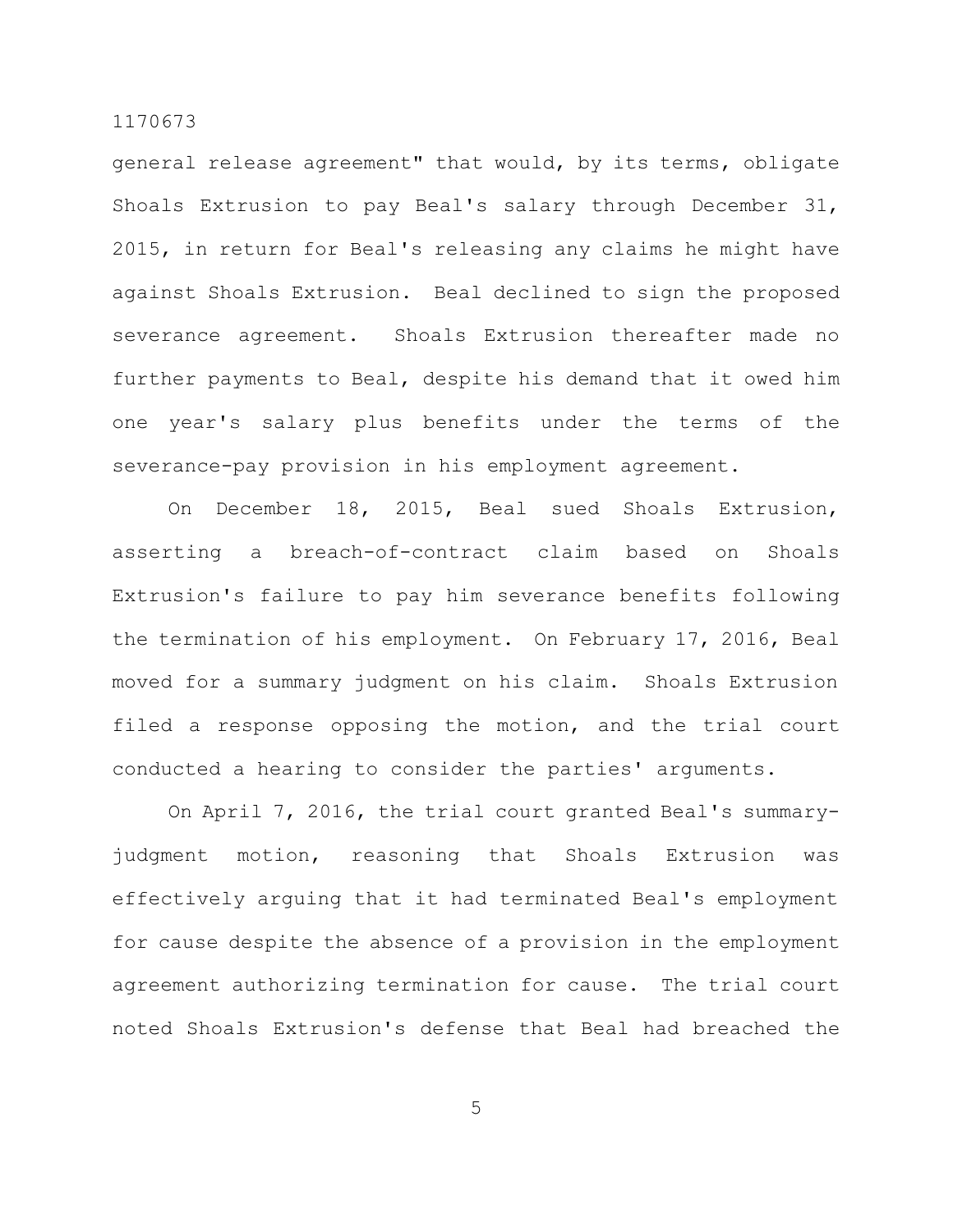implied duty of good faith by threatening to reduce his working hours unless he was given an ownership interest in the company, but the trial court found there was no evidence indicating that Beal had actually followed through on that threat. Although the trial court granted Beal's summaryjudgment motion and held that Shoals Extrusion had breached the severance-pay provision in the employment agreement, the court did not assess damages, and no final judgment was entered at that time.

On July 20, 2016, Beal amended his complaint to add Gilchrist as a defendant and to assert additional claims. The parties subsequently engaged in discovery related to those claims. On January 5, 2018, the trial court dismissed all the claims Beal had added in his amended complaint, leaving the amount of damages to be assessed on Beal's breach-ofcontract claim against Shoals Extrusion as the only remaining issue before the court. On March 23, 2018, the trial court entered a final judgment reaffirming its April 7, 2016, order in which it held Shoals Extrusion liable for breaching the severance-pay provision in Beal's employment agreement and assessing damages in the amount of \$80,800 –– \$70,000 for one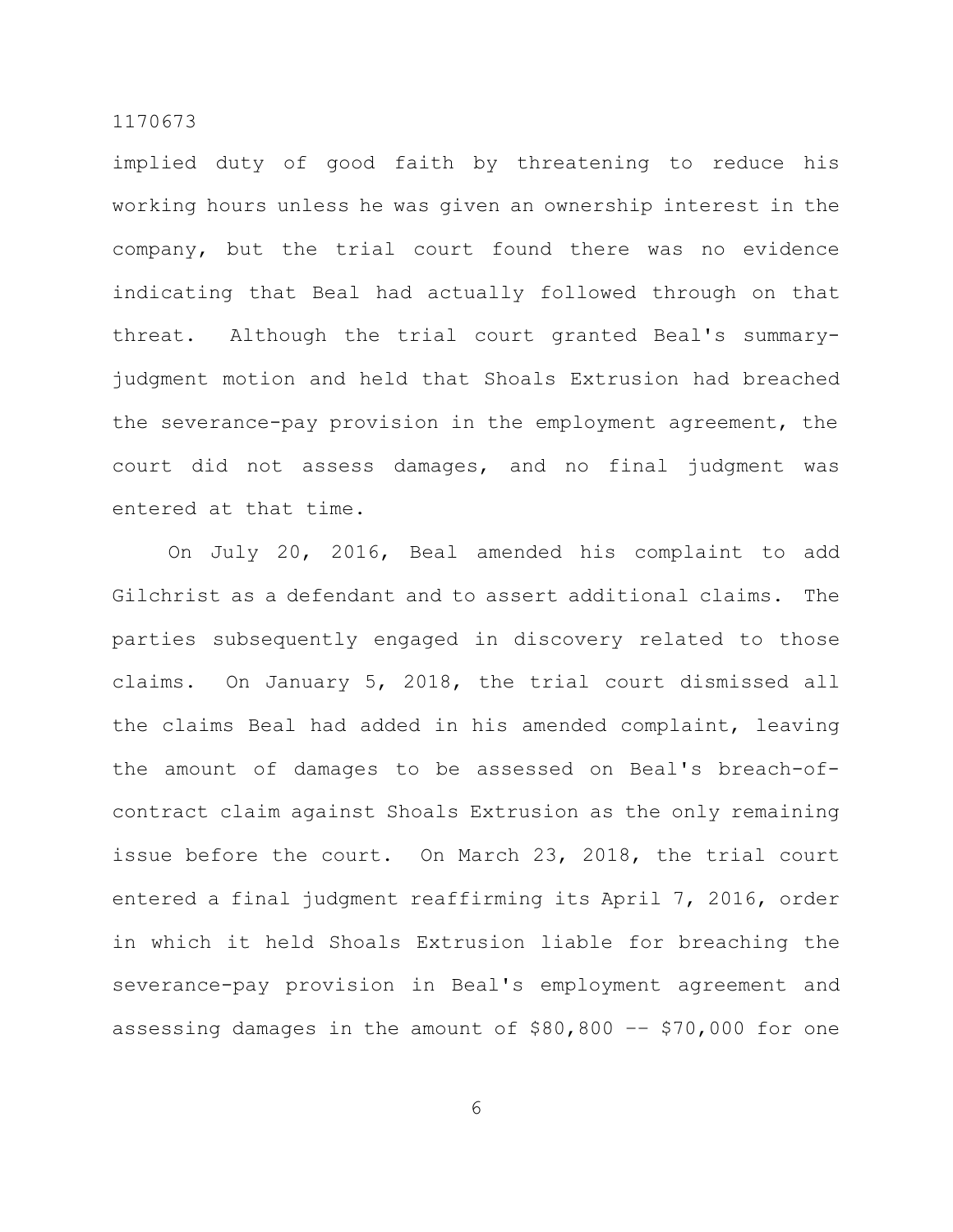year of salary and \$10,800 for one year of health-insurance premiums. Shoals Extrusion thereafter filed a timely notice of appeal to this Court.

# Standard of Review

Shoals Extrusion seeks the reversal of the summary judgment awarding Beal \$80,800 on his breach-of-contract claim. We review a summary judgment under the following standard:

"This Court's review of a summary judgment is de novo. Williams v. State Farm Mut. Auto. Ins. Co., 886 So. 2d 72, 74 (Ala. 2003). We apply the same standard of review as the trial court applied. Specifically, we must determine whether the movant has made a prima facie showing that no genuine issue of material fact exists and that the movant is entitled to a judgment as a matter of law. Rule 56(c), Ala. R. Civ. P.; Blue Cross & Blue Shield of Alabama v. Hodurski, 899 So. 2d 949, 952-53 (Ala. 2004). In making such a determination, we must review the evidence in the light most favorable to the nonmovant. Wilson v. Brown, 496 So. 2d 756, 758 (Ala. 1986). Once the movant makes a prima facie showing that there is no genuine issue of material fact, the burden then shifts to the nonmovant to produce 'substantial evidence' as to the existence of a genuine issue of material fact. Bass v. SouthTrust Bank of Baldwin County, 538 So. 2d 794, 797-98 (Ala. 1989); Ala. Code 1975, § 12-21-12."

Dow v. Alabama Democratic Party, 897 So. 2d 1035, 1038-39 (Ala. 2004).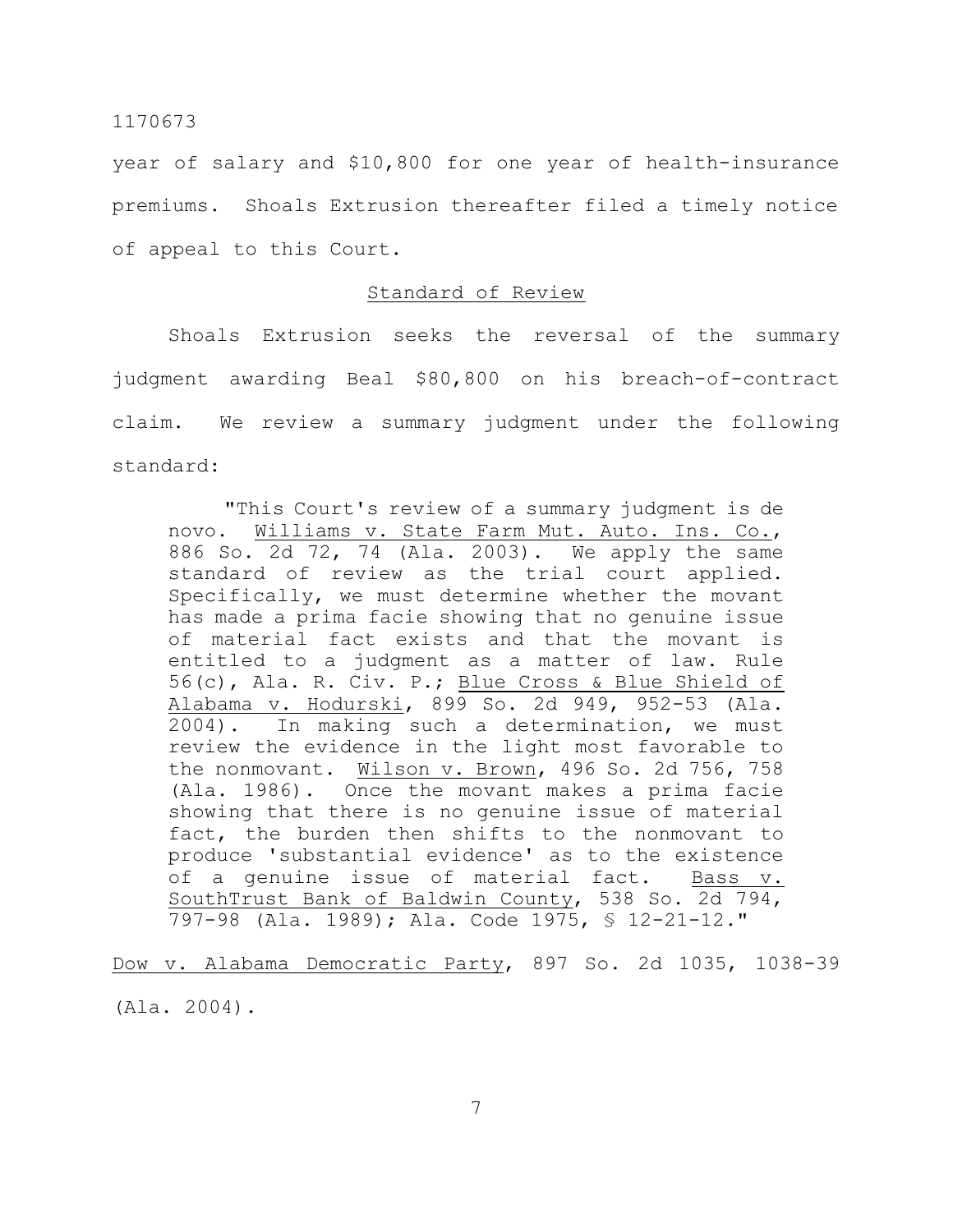## Discussion

"In order to recover on a breach-of-contract claim, a party must establish: (1) the existence of a valid contract binding the parties; (2) the plaintiff's performance under the contract; (3) the defendant's nonperformance; and (4) damages." Capmark Bank v. RGR, LLC, 81 So. 3d 1258, 1267 (Ala. 2011). In the trial court, Beal made a prima facie showing that those elements were established by submitting the following: the employment agreement containing the severancepay provision; Shoals Extrusion's admission that it terminated Beal's employment on November 23, 2015; and Beal's affidavit describing the execution of the employment agreement, the start and termination of his employment, the wages and benefits he was receiving at the time of termination, and Shoals Extrusion's failure to pay him any moneys subsequent to that termination. This evidence was sufficient to shift the burden to Shoals Extrusion to show by substantial evidence that there is a genuine issue of material fact on at least one of the required elements.

Shoals Extrusion argues to this Court, as it did to the trial court, that there is a genuine issue of material fact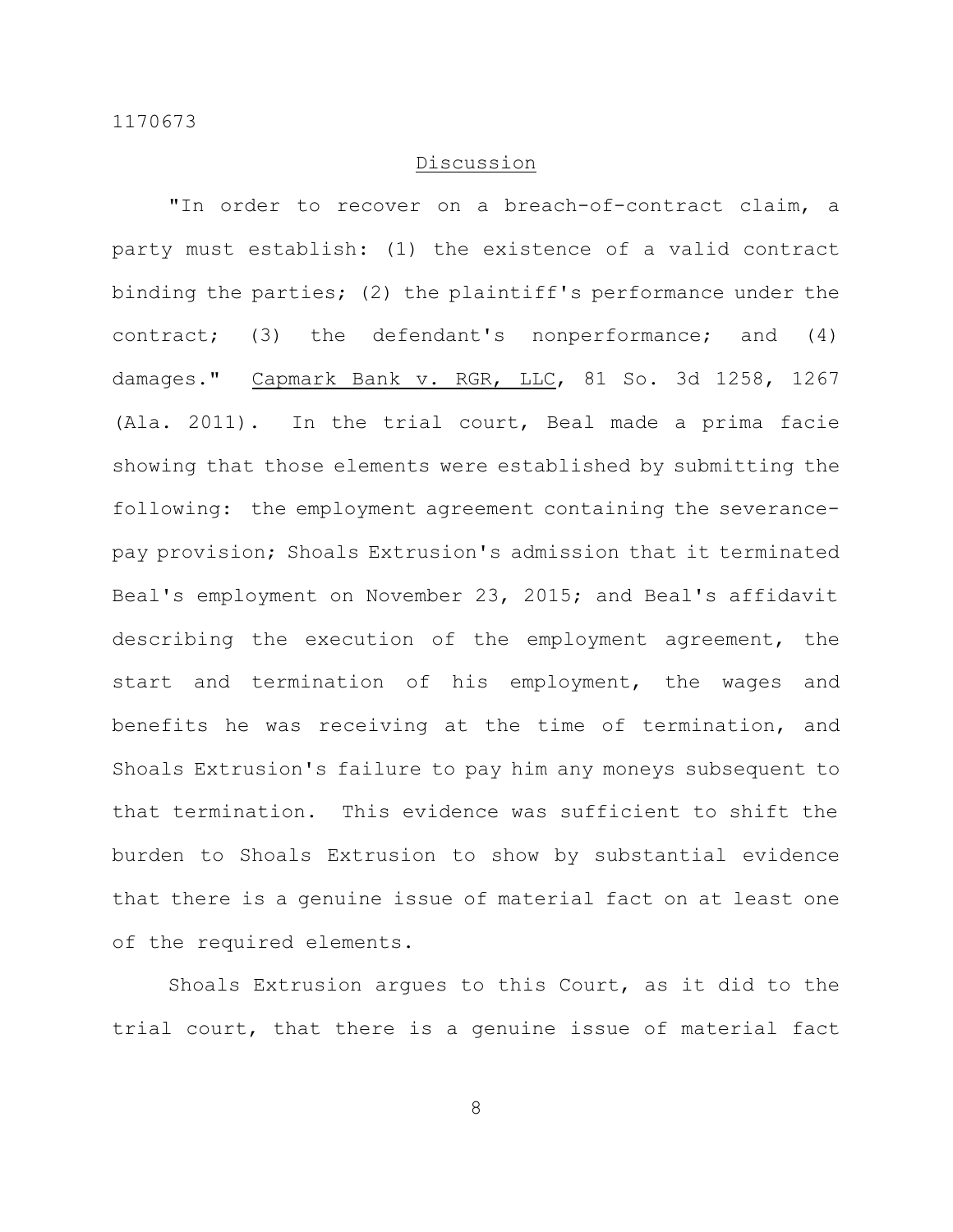about whether Beal performed his obligations under the employment agreement. Shoals Extrusion asserts that Beal did not perform his duties under the employment agreement and, for that reason, he cannot seek to enforce that agreement. See Nationwide Mut. Ins. Co. v. Clay, 525 So. 2d 1339, 1343 (Ala. 1987) ("Under general principles of contract law, a substantial breach by one party excuses further performance by the other."); Smith v. Clark, 341 So. 2d 720, 721 (Ala. 1977) ("[T]his Court should not enforce an agreement where the party seeking to enforce the agreement has failed to perform his part of the bargain.").

Beal contends that Shoals Extrusion had no right under the terms of the employment agreement to terminate his employment for cause. As support, Beal relies on Southern Medical Health System, Inc. v. Vaughn, 669 So. 2d 98, 100-01 (Ala. 1995), in which this Court rejected an employer's argument that it could terminate a contract employee's employment for cause despite there being no "provisions authorizing termination for 'cause'" in the employment agreement. But Shoals Extrusion does not argue that it had a right to terminate Beal for cause. Instead, it argues that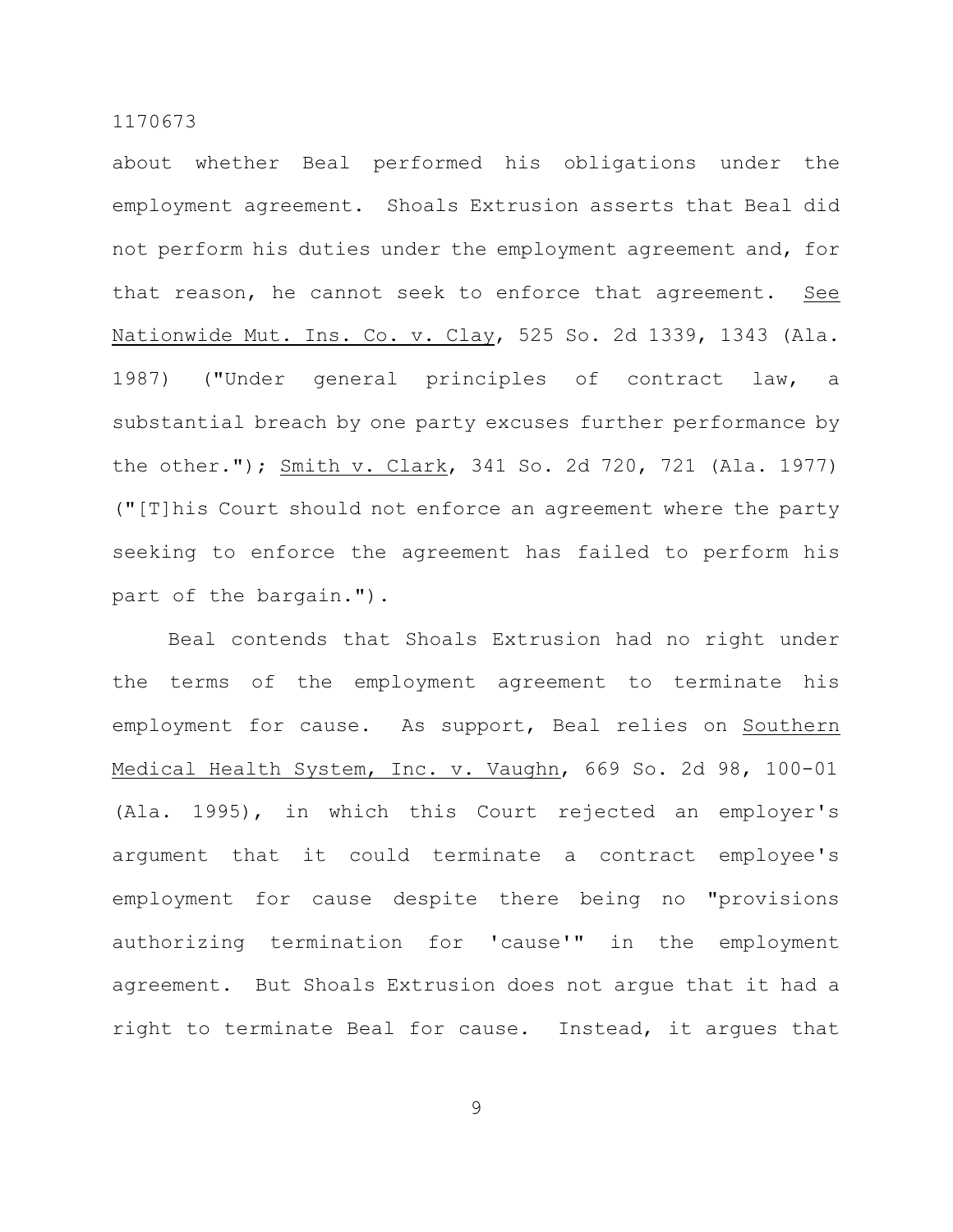Beal breached the employment agreement, thereby excusing Shoals Extrusion from its obligations under that agreement.

Shoals Extrusion supported its argument in the trial court by submitting affidavits from Craven and Gilchrist in which one or both of them swore: (1) that Beal refused to arrive for work as directed at 6:00 a.m.; (2) that Beal stated that he would not work the additional hours Shoals Extrusion requested him to work unless he received an ownership interest in the business; (3) that Beal threatened to begin working reduced hours; and (4) that Beal began telling other individuals in the industry that Shoals Extrusion was having financial problems. Shoals Extrusion argued that, by these acts, Beal breached both the express terms of the employment agreement and the implied duty of good faith and fair dealing inherent in any contract. See generally American Cast Iron Pipe Co. v. Williams, 591 So. 2d 854, 857 (Ala. 1991) (explaining that all contracts, including the employment contract at issue in that appeal, "impose an obligation to act in good faith and to deal fairly").

Craven's and Gilchrist's affidavits constitute substantial evidence that Beal breached the express terms of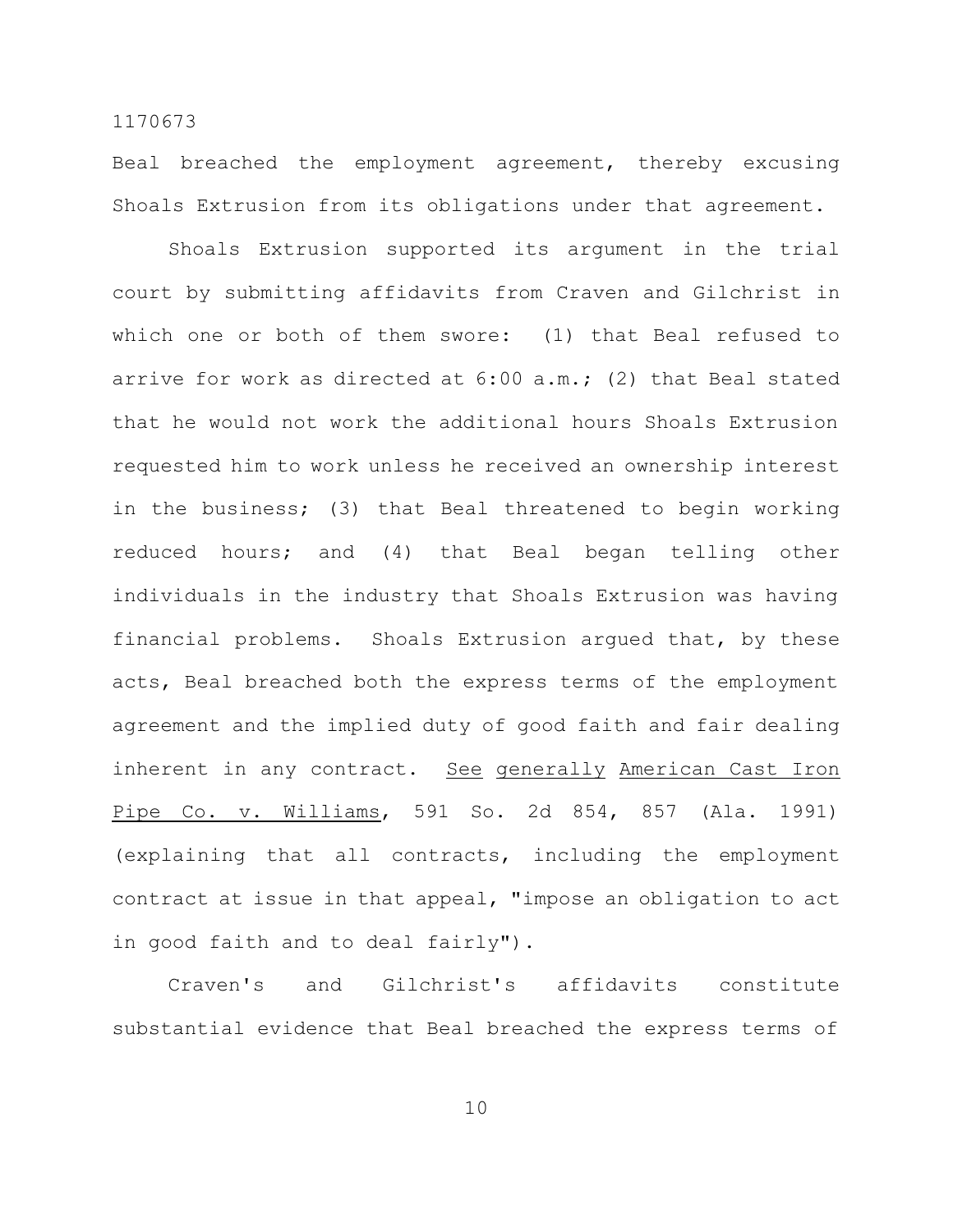the employment agreement –– which required Beal to work a "40 plus hour work week [with] the days and the time ... set by [Shoals Extrusion]" –– by refusing to begin work as directed at 6:00 a.m., and by refusing to work the additional hours he was requested to work. This evidence created a genuine issue of material fact regarding Beal's performance under the contract, thereby making a summary judgment on the breach-ofcontract claim inappropriate. Whether Beal breached the employment agreement and whether that breach was material to the contract are ultimately questions for the fact-finder that cannot be resolved at the summary-judgment stage. See Karl-Storz Endoscopy-America, Inc. v. Integrated Med. Sys., Inc., 808 So. 2d 999, 1013 (Ala. 2001) ("Whether a breach is material is ordinarily a question for the trier of fact.").

## Conclusion

Beal sued his former employer Shoals Extrusion after his employment was terminated in November 2015, only eight months into the five-year term contemplated by the employment agreement he had executed. Beal alleged that, under the severance-pay provision in his employment agreement, he was entitled to one year's salary and benefits if his employment